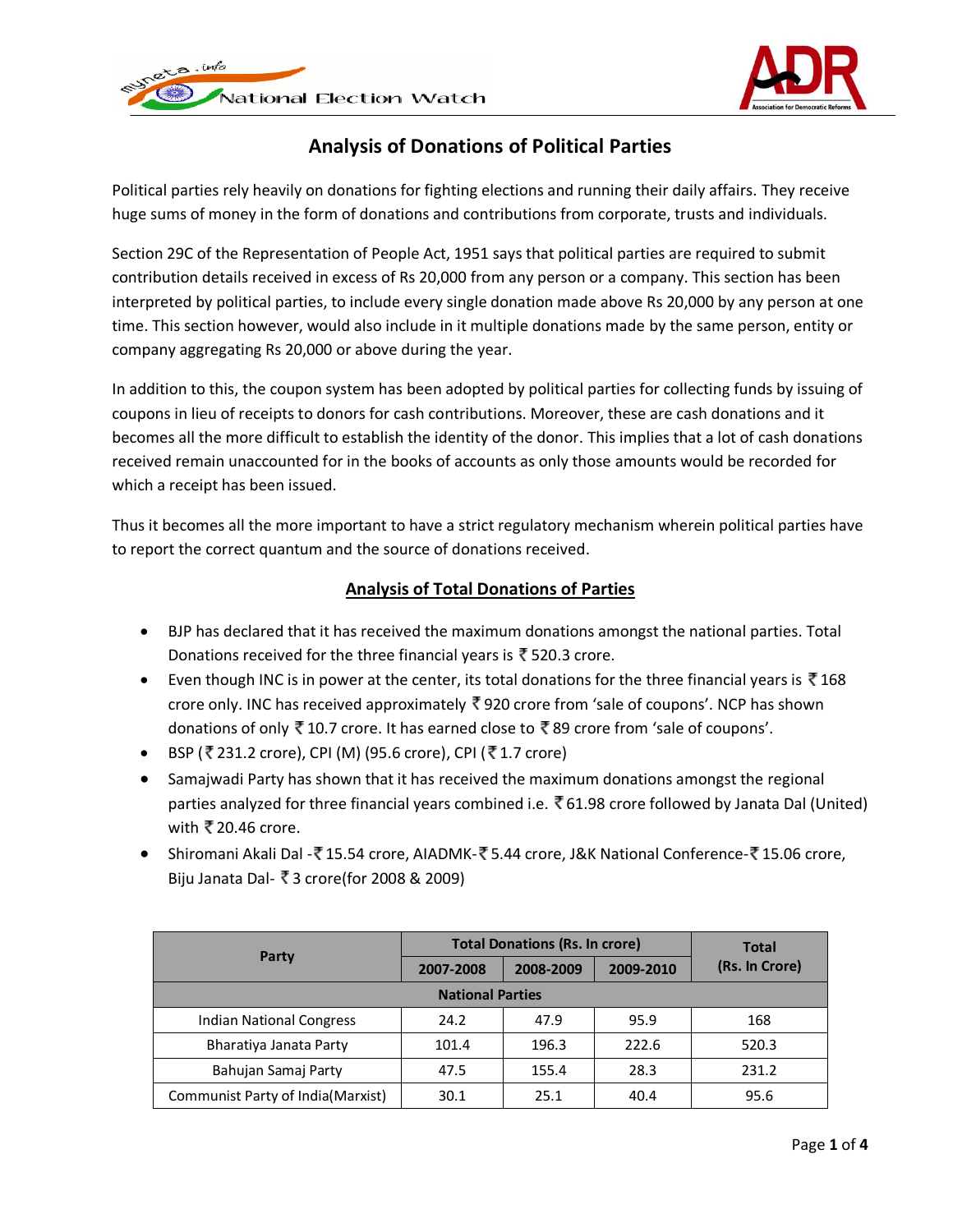



| Party                             | <b>Total Donations (Rs. In crore)</b> |           |           | <b>Total</b>   |
|-----------------------------------|---------------------------------------|-----------|-----------|----------------|
|                                   | 2007-2008                             | 2008-2009 | 2009-2010 | (Rs. In Crore) |
| <b>Nationalist Congress Party</b> | 1                                     | 5.6       | 4         | 10.7           |
| Communist Party of India          | 0.7                                   | 0.5       | 0.5       | 1.7            |
| <b>Regional Parties</b>           |                                       |           |           |                |
| Samajwadi Party                   | 22.3                                  | 24.16     | 15.52     | 61.98          |
| Shiromani Akali Dal               | 7.96                                  | 1.28      | 6.3       | 15.54          |
| Janata Dal (United)               | 0.21                                  | 9.25      | 11        | 20.46          |
| <b>AIADMK</b>                     | 0.07                                  | 5.17      | 0.2       | 5.44           |
| J & K National Conference         | 1.89                                  | 9.99      | 3.18      | 15.06          |
| Biju Janata Dal*                  | 0.22                                  | 2.78      | n/a       | 3              |

Table: Total Donations declared by Parties in their ITR for FYs 2007-2008 to 2009-2010. \* For Biju Janata Dal, donation figures are available only for 2008 and 2009. Their annual ITR does not contain Income and Expenditure A/C

### **Share of Donations from Total Income**

- The highest share of donations from the total income amongst the national parties is for BJP (86%) followed by BSP (75%).
- INC and NCP have shown that their share of donations received from total income is a mere 10% and 14% respectively.
- Amongst the regional parties analyzed, Shiromani Akali Dal and Janata Dal (United) have shown that they derive 98% of their total income from donations for the three financial years 2008, 2009 and 2010.

|                                   | For FY 2007-08, 2008-09 and 2009-2010 |                                         |                                                  |  |
|-----------------------------------|---------------------------------------|-----------------------------------------|--------------------------------------------------|--|
| Party                             | <b>Total Income</b><br>(Rs in Crore)  | <b>Total Donations</b><br>(Rs in Crore) | % share of Donations from<br><b>Total Income</b> |  |
| <b>National Parties</b>           |                                       |                                         |                                                  |  |
| Indian National Congress          | 1185.2                                | 168                                     | 14%                                              |  |
| Bharatiya Janata Party            | 601.8                                 | 520.3                                   | 86%                                              |  |
| Bahujan Samaj Party               | 308.7                                 | 231.2                                   | 75%                                              |  |
| Communist Party of India(Marxist) | 195.8                                 | 95.6                                    | 49%                                              |  |
| <b>Nationalist Congress Party</b> | 102.2                                 | 10.7                                    | 10%                                              |  |
| Communist Party of India          | 3.7                                   | 1.7                                     | 45%                                              |  |
| <b>Regional Parties</b>           |                                       |                                         |                                                  |  |
| Samajwadi Party                   | 99.4                                  | 61.98                                   | 62%                                              |  |
| Shiromani Akali Dal               | 15.92                                 | 15.54                                   | 98%                                              |  |
| Janata Dal (United)               | 20.86                                 | 20.52                                   | 98%                                              |  |
| <b>AIADMK</b>                     | 25.23                                 | 5.44                                    | 22%                                              |  |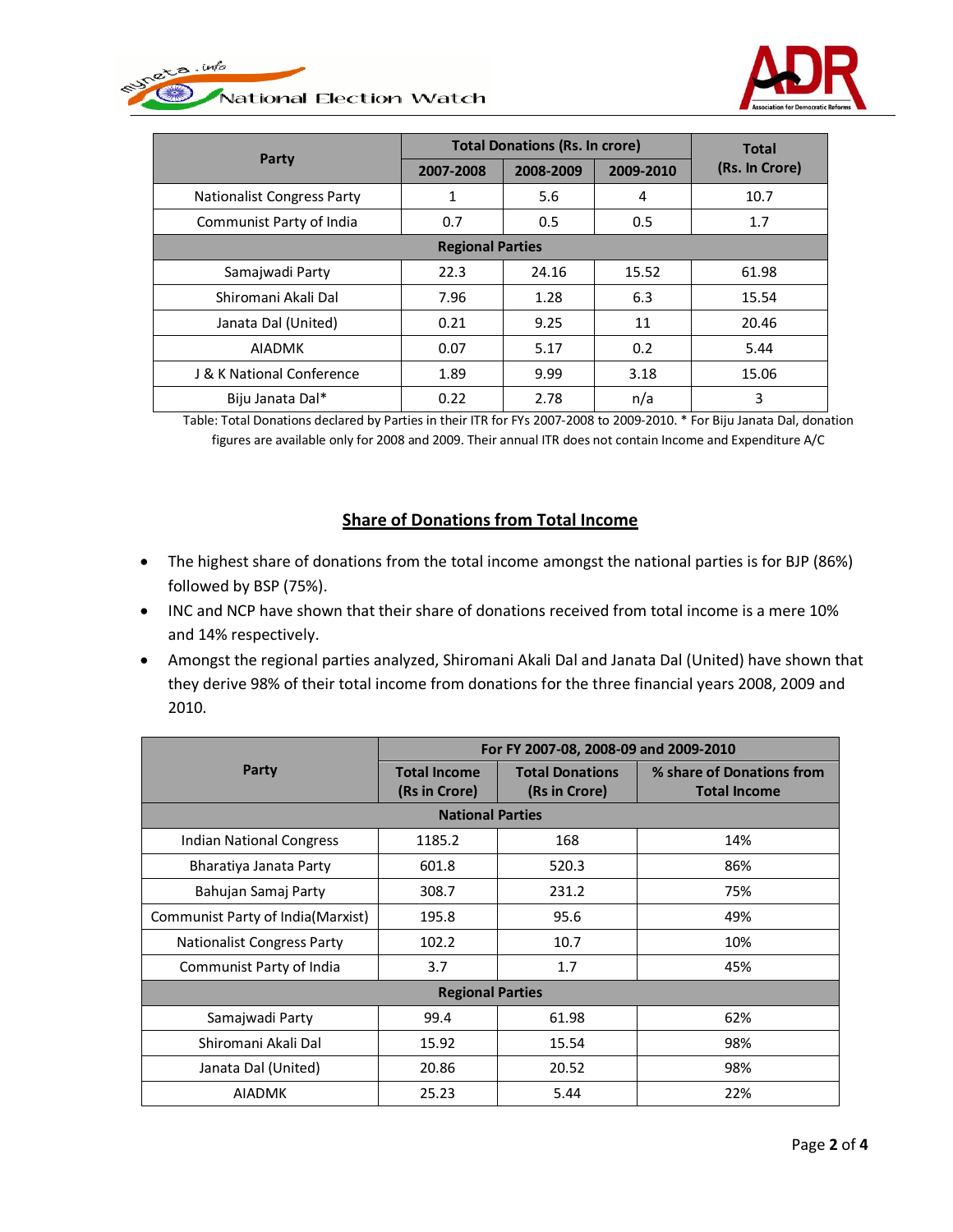



|                           | For FY 2007-08, 2008-09 and 2009-2010 |                                         |                                                  |  |
|---------------------------|---------------------------------------|-----------------------------------------|--------------------------------------------------|--|
| Party                     | <b>Total Income</b><br>(Rs in Crore)  | <b>Total Donations</b><br>(Rs in Crore) | % share of Donations from<br><b>Total Income</b> |  |
| J & K National Conference | 20.45                                 | 15.06                                   | 74%                                              |  |
| Biju Janata Dal*          | n/a                                   | ?∗                                      | n/a                                              |  |

Table: Share of Donations from Total Income for National Parties. \* For Biju Janata Dal, donation figures are available only for 2008 and 2009. Their annual ITR does not contain Income and Expenditure A/C.

#### **Share of Donations received in excess of Rs 20,000 from Total Income**

- INC has shown that its share of donations received in excess of Rs 20,000 from total income is a mere 10% and for BJP it is 23%.
- BSP is the only party which has declared that it has not received a single donation in excess of Rs 20,000 in all the three financial years considered even though its total donations are around  $\bar{z}$  231 crore.
- SP and AIADMK have shown that their share of donations received in excess of Rs 20,000 from total income is a mere 2% and 1% respectively.

|                                   | For FY 2007-08, 2008-09 and 2009-2010 |                                                                      |                                                                        |  |
|-----------------------------------|---------------------------------------|----------------------------------------------------------------------|------------------------------------------------------------------------|--|
| Party                             | <b>Total Income</b><br>(Rs in Crore)  | <b>Donations received</b><br>in excess of Rs<br>20,000 (Rs in Crore) | % of donations received<br>in excess of Rs 20,000<br>over total income |  |
|                                   | <b>National Parties</b>               |                                                                      |                                                                        |  |
| <b>Indian National Congress</b>   | 1185.2                                | 119.9                                                                | 10%                                                                    |  |
| Bharatiya Janata Party            | 601.8                                 | 137.8                                                                | 23%                                                                    |  |
| Bahujan Samaj Party               | 308.7                                 | $\Omega$                                                             | 0%                                                                     |  |
| Communist Party of India(Marxist) | 195.8                                 | 1.5                                                                  | 1%                                                                     |  |
| <b>Nationalist Congress Party</b> | 102.2                                 | 10                                                                   | 9%                                                                     |  |
| Communist Party of India          | 3.7                                   | 1.5                                                                  | 40%                                                                    |  |
| <b>Regional Parties</b>           |                                       |                                                                      |                                                                        |  |
| Samajwadi Party                   | 99.4                                  | 2.4                                                                  | 2%                                                                     |  |
| Shiromani Akali Dal               | 15.92                                 | 1.93                                                                 | 12%                                                                    |  |
| Janata Dal (United)               | 20.86                                 | 5.7                                                                  | 27%                                                                    |  |
| <b>AIADMK</b>                     | 25.23                                 | 0.27                                                                 | 1%                                                                     |  |
| J & K National Conference         | 20.45                                 | n/a                                                                  | n/a                                                                    |  |
| Biju Janata Dal*                  | n/a                                   | $5*$                                                                 | n/a                                                                    |  |

Table: Share of Donations from Total Income for National Parties. \* For Biju Janata Dal, donation figures is available only for 2009- 2010.